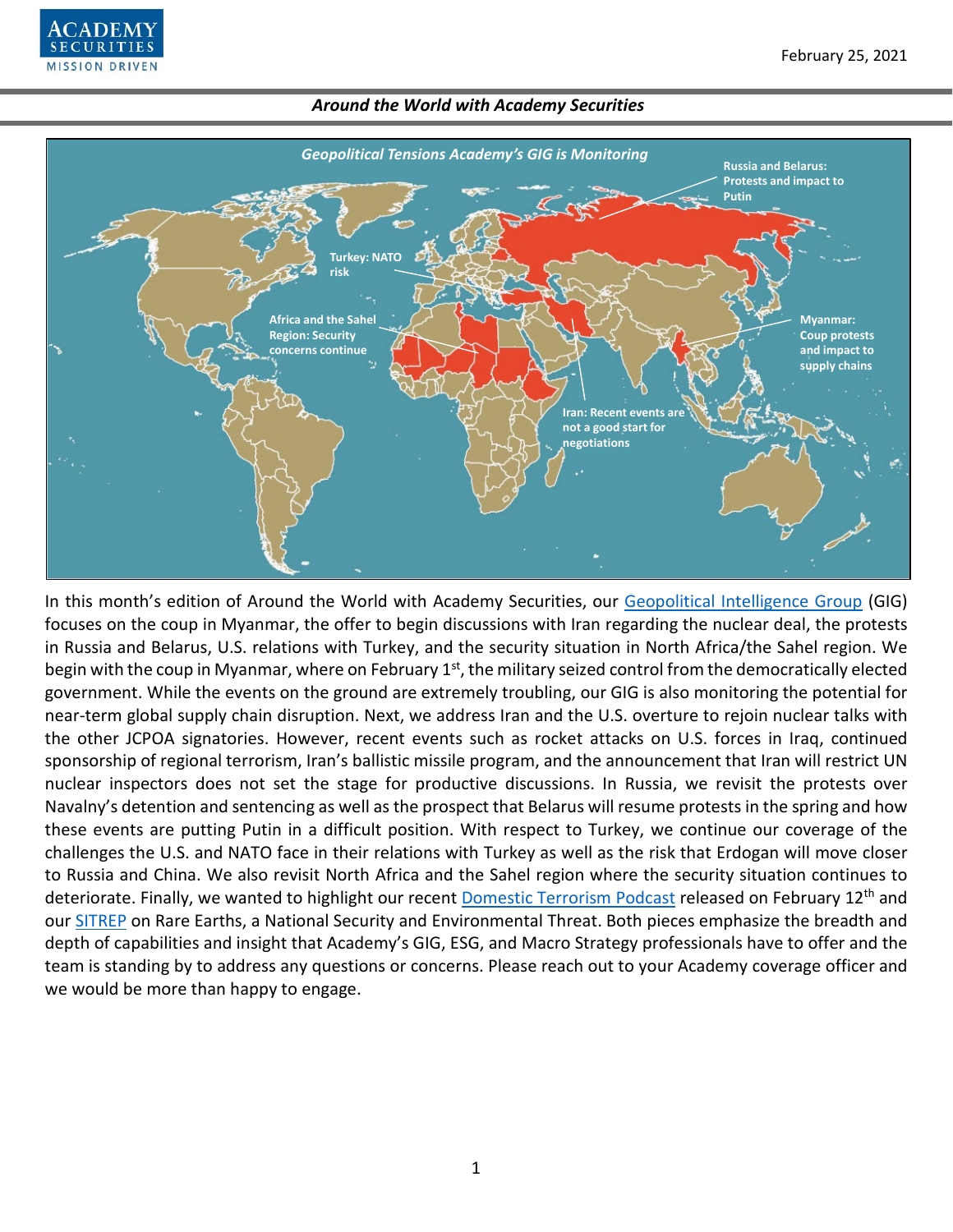

# **Front and Center – Protests in Myanmar**

On February 1, 2021, Myanmar's military seized power and detained State Counselor Aung San Suu Kyi and President Win Myint. With the military deployed on the streets of major cities and a one-year state of emergency declared, thousands have taken part in protests across the country. The country was led by a military dictatorship until 2011, but the last 10 years have been under civilian rule. Currently, General Min Aung Hlaing, the head of the military, is in control. The rationale for taking power is that the military leadership felt the recent parliamentary elections were fraudulent and demanded a re-run of the entire process. While the situation in the country is deteriorating quickly (two protesters were shot and killed by riot police on February 20<sup>th</sup>) and the Biden administration has imposed sanctions and export



control restrictions, the impact to the region is still unclear. What is clear is that the coup and subsequent protests are having an impact on the global supply chain, primarily for footwear, apparel, and luggage manufacturing, which are their largest exports to the U.S. However, the U.S. only accounts for 4.4% of the exports from Myanmar, with China and the EU accounting for almost half of the volume. Banks are closed as is the country's airport. The country's access to the internet has been turned off. The seaport remains open but the process of getting products to the port has been dramatically impaired due to truck drivers joining the protests. The longer-term repercussions from the coup are yet to be seen, but Myanmar's economy is experiencing an immediate slowdown. Our GIG will closely monitor the situation.

*"This will be the first of many challenges the Biden administration will have to work through as they try to balance the geopolitical situation and sanctions against countries that don't act in accordance with international norms. The targeted sanctions against Myanmar's military leaders, families, and their business interests are a continued expansion of previous sanctions against senior Generals that had already been sanctioned in 2019 after being accused of human rights violations against Rohingya Muslims. The sanctions included barring them from entering the U.S., holding assets in the U.S., and doing business with Americans. U.S. businesses are not involved in natural resource extraction or commodity export sectors. Myanmar is part of ASEAN, and like all ASEAN nations, it has no desire to be dominated by China. Myanmar's military does not trust China which has supported ethnic rebel armies along its border. However, China is the largest foreign player in Myanmar (30% of trade), and the National League for Democracy (NLD) made many infrastructure deals with China which expanded their influence. The return to democracy will not occur quickly as the Generals have encouraged continued ongoing investments in Myanmar and have told businesses that they will be protected. There will be no quick resolution to the current military rule in Myanmar even with the pressure from regional players like Japan, Singapore, Australia, India, Indonesia, and other U.S. allies. Aung San Suu Kyi (State Counselor) lost most of her Western support when she dismissed the Rohingya genocide accusations. Myanmar military leaders will continue to promise (as Thailand's military leaders have also done) that they will have free and fair elections in the future when conditions are right." General KK Chinn*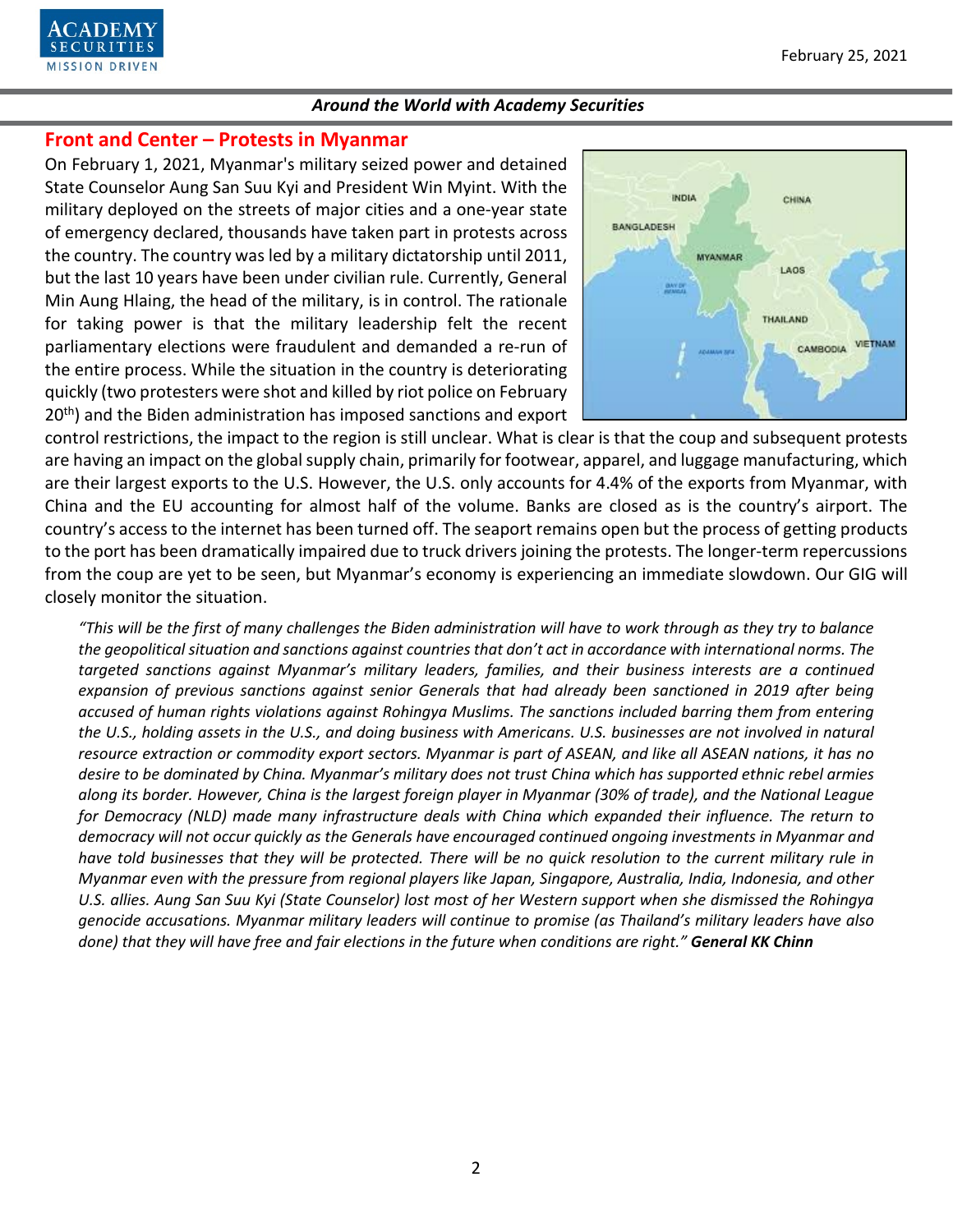

# **Future of the JCPOA and Iran's Sponsorship of Terrorism**

The Biden administration announced on February 18<sup>th</sup> that it offered to re-enter discussions regarding Iran's nuclear program. The plan would likely be to engage alongside European partners, as opposed to Iran dealing directly with the U.S. While this offer might be viewed as a step toward negotiations that would preclude Iran from developing a nuclear weapon, there are many potential issues that will have to be addressed. The first is what preconditions would be proposed in advance of any potential meeting. Iran's economy has been badly damaged by U.S. sanctions and the impact of COVID. While the U.S. has also recently announced that it would not renew U.N. sanction on Iran (which was one of Iran's preconditions to re-



engagement), it is still unclear if Iran will be in a position to enter discussions in light of the upcoming elections. Iran has said that the topics of its long-range ballistic missile program and its support of terrorism (and Assad in Syria) are off the table. Further complicating the issue are the recent events in Ethiopia, where 15 people were recently arrested for being part of a plan to attack the embassy (and diplomats) of the UAE in the country. The U.S. and Israel believe that Iran was behind the plot. In addition, questions remain regarding Iran's role in supporting militia forces that launched a rocket attack against a U.S. base in Iraq last week, which injured one U.S. servicemember and several other contractors. A second rocket attack on February 20<sup>th</sup> hit a base north of Baghdad where a U.S. defense company services Iraqi F-16s. Also, as we reported in our previous [ATW,](https://www.academysecurities.com/wordpress/wp-content/uploads/2021/01/Around-the-World-with-Academy-Securities_1_29_21.pdf) Iran continues to test ballistic missiles and recently landed one 100 miles away from the USS Nimitz in the Arabian Sea. Finally, on February 23<sup>rd</sup>, Iran officially announced that it would restrict access for UN nuclear inspectors to its nuclear facilities. As it remains clear that the regime cannot be trusted to abide by its agreements and will not entertain a discussion around missile testing or their regional support of terrorism, how likely it is that there will be a return to a nuclear deal that will be palatable to both the U.S. and Iran?

*"The European invitation to talks is important for Iran's ability to save face with their citizens and hardliners. The U.S. withdrew and imposed sanctions unilaterally and the Iranians cannot act publicly without a U.S. action. The Iranians have a presidential election in June and this makes all public statements really targeted at their home audience. While the Iranians want the sanctions lifted rapidly, they will continue to threaten increased enrichment and eviction of inspectors because they need to look strong. Quiet, behind the scenes diplomacy to allow Iranians to save face will be the path to a return to the JCPOA. That said, Iranians will continue violent and other actions by surrogates against the Saudis and Emirates abroad. The Iranians don't see the JCPOA and their malign influence operations as connected. The concept of supporting the Houthi's fight externally is an expansion of the battle and it makes sense to threaten KSA and the Emirates which creates cost, security, and prestige challenges. The Biden administration seems to be reserved in its reactions which again may be required to get the talks underway seriously. I don't believe that the Iranians will be willing to discuss malign regional activities or missile issues as part of the JCPOA discussion. Many hard liners in Iran don't want the JCPOA and the economic challenges being attributed to the U.S. supports hardliner's interests in the upcoming elections." General Frank Kearney*

*"It's difficult to understand why U.S. Secretary of State Antony Blinken would have said last weekend that the Trump sanctions have been a failure, thus, taking all leverage off of the table going into any future negotiations with the Iranians. It puts the U.S. back at the table with less leverage than if we had kept them in place. This is in complete opposition to what the Biden team said that they wanted to do by "lengthening and strengthening" the deal with the expectation that a new deal could cover other activities by Iran, such as its support of militant groups in the Middle East and its development of ballistic missiles. Even more appeasing is that this lines up with Iran's deadline of Sunday, Feb. 21, to expel the U.N.'s nuclear inspectors if the sanctions were not lifted.*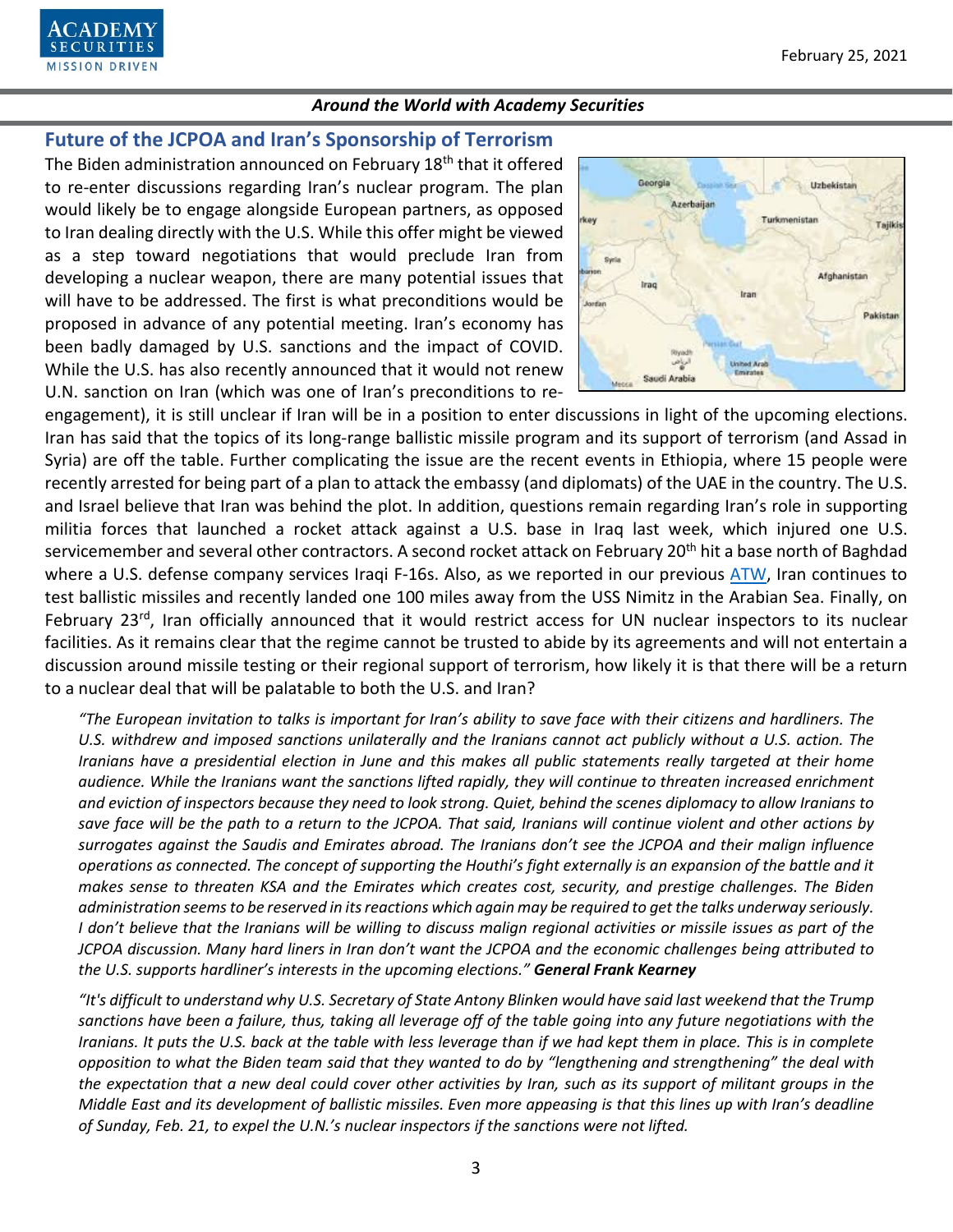

*President Biden believes that diplomacy is the way to deal with Iran. He wants to discuss with Iran how to get strict constraints back on their nuclear program. The sanctions put on Iran by the Trump administration have crippled Iran economically. Continued attacks by Iranian backed Shia militias on U.S. forces in Iraq have been met by no U.S. response thus far. Holding Iran responsible for its proxy behavior is the only way to negotiate in the tough Middle East neighborhood." General Robert Walsh*

## **Russia and Belarus**

As we reported in our previous [ATW,](https://www.academysecurities.com/wordpress/wp-content/uploads/2021/01/Around-the-World-with-Academy-Securities_1_29_21.pdf) the protests continue against the detention and sentencing of Alexei Navalny. For years, Putin tried to silence Navalny and finally tried to kill him with a banned nerve agent last summer. Navalny recovered and was arrested upon his return to Moscow. While the scale of the protests has been reduced, they still continue across the country. However, the protests go far beyond the detention of Navalny. In the years since the break-up of the Soviet Union, the situation in many cities across Russia has not improved. Living standards are poor, there is high unemployment (especially as a result of COVID), and many young people feel that it is time to speak out about corruption.

In neighboring Belarus, as we reported last summer in our late August [ATW,](https://www.academysecurities.com/wordpress/wp-content/uploads/2020/08/Around-the-World-with-Academy-Securities_8-28-20.pdf) the protests against the "rigged" election of Lukashenko that began last summer resulted in the arrest of over 30,000 people. Smaller protests continue, but the expectation is that they will intensify in the spring as it is clear that Lukashenko will continue to hold on to power. He has reached out to Putin for help and received a \$1.5b loan and an offer to send in Russian security forces. While Putin may not like Lukashenko, he has to



continue to support him and he will not allow the protesters to claim victory, for fear that victory will embolden the protesters in Russia. While the Biden administration has taken an initially tough stance against the Navalny detention and Nord Stream 2, what will further complicate U.S. efforts in dealing with Russia is the EU. While the Biden administration has urged Germany not to complete the Nord Stream 2 pipeline, Germany has argued that it is a commercial project and not a political statement (also noting that Russia needs the revenue more than Europe needs the natural gas). Competing agendas will make dealing with Putin even more difficult in the coming years.

*"Last year's pro-democracy protests in Belarus resulted in Putin sending a \$1.5b loan to prop up Lukashenko and a promise to send in Russian security forces if the Western backed protests put their Soviet Era partner at risk. We should expect that any threat to Lukashenko's government by the anticipated spring protests supported by Western powers to be a redline that Putin will not allow to be crossed. This comes even while he feels his own domestic pressure from the weak Russian economy and protests stemming from Alexei Navalny's imprisonment. With Putin's domestic support suffering, he can expect the new Biden administration, along with European Union countries, to be more vocal in their outrage over Putin's heavy-handed crackdowns on the protestors after Navalny's jailing. Lukashenko is playing for Putin's support by arguing that Putin is facing the same illegitimate Western backed pressure that he felt last year. He is calling 2021 a "decisive year" for both Russia and Belarus. The last thing Putin*  wants is the Russian people linking what is going on in Russia to the ongoing suppression in Belarus. Just maybe, *Putin and Russia will cause less mischief in other places across the globe with his hands being tied in the near-term." General Robert Walsh*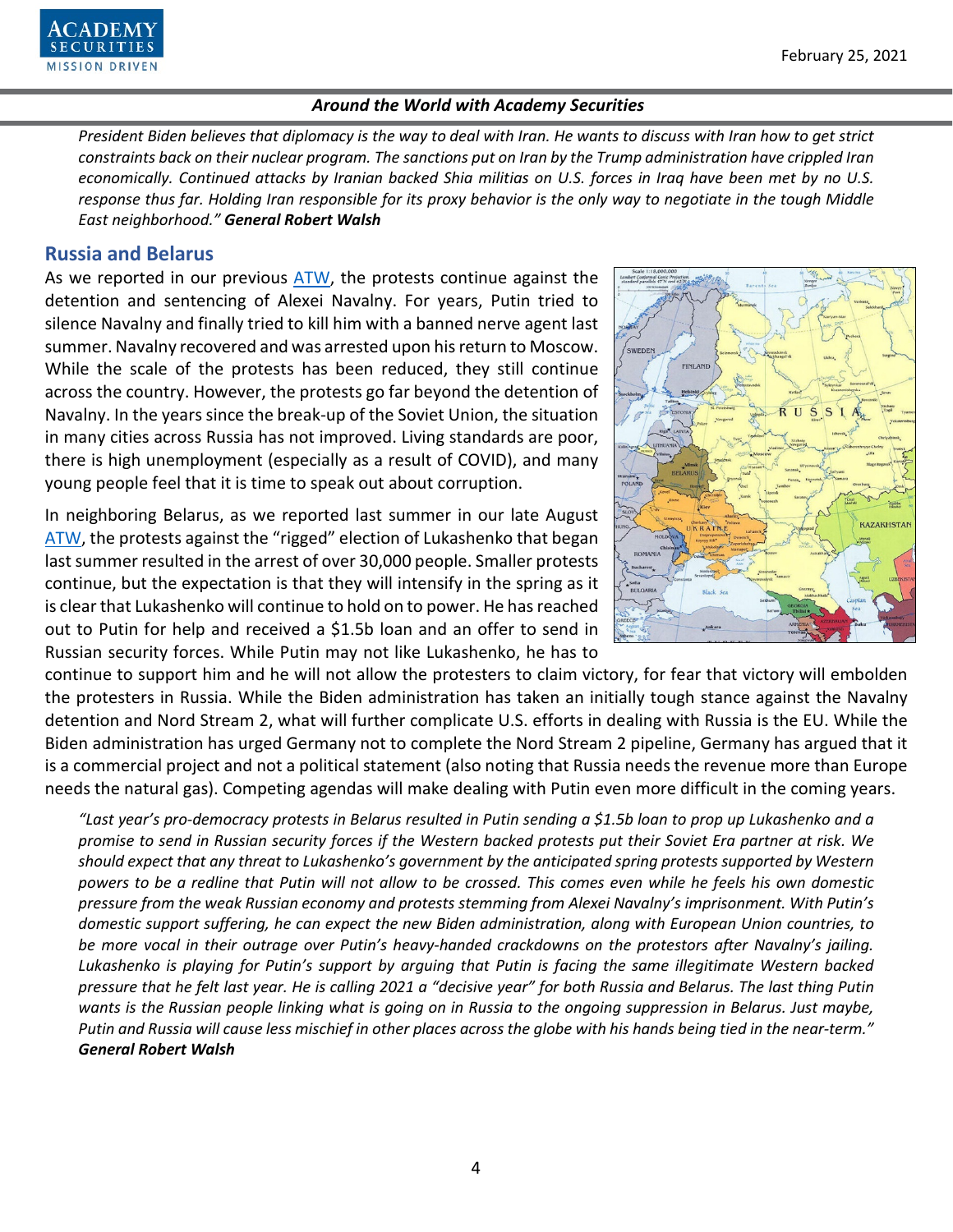

## **Turkey and NATO**

As we reported in our [ATW](https://www.academysecurities.com/wordpress/wp-content/uploads/2020/12/Around-the-World-with-Academy-Securities_12_22_20.pdf) at the end of last year, the future of Turkey in NATO continues to come into question. Turkey's purchase of the S-400 missile system from Russia, its standoff with Greece in the Aegean Sea over oil and gas exploration, and its interventions in Libya and Syria have continued to concern the U.S. However, even as the U.S. has sanctioned Turkey for the missile purchases, the feeling is that keeping NATO intact (i.e., inclusive of Turkey) is the best strategy because the alternative is for Turkey to move closer to Moscow. However, tensions flared again this week when 13 Turkish soldiers/police officers



were found murdered in a cave in Northern Iraq. Erdogan was quick to place the blame on the PKK, which had been holding the prisoners for several years. He noted U.S. support of the PKK, as a result of its arming of the YPG during the battle against ISIS in the region. Erdogan went so far as to say, "If we are together in NATO, and if we are to continue our (alliance) in NATO, you have to be sincere toward us." Incidents like these will not make the path any easier for Turkey to justify continued involvement in NATO and will further complicate U.S. efforts to rein in Turkey's overseas adventures in Libya, involvement in Syria, and tension with fellow NATO ally, Greece.

*"Relations between the U.S and Turkey have always been complex. Because of this, the Biden administration's attempt to "reset" relations with Turkey will not come easy. The focus by the Biden team will be on strengthening NATO, to include Turkey's membership, and Turkey's commitment to democratic norms that includes eliminating human rights violations. Turkey's long-term objective of strategic autonomy remains in place. This results in a balancing act for Erdogan with respect to relations with the U.S., Russia, and China as Turkey seems to be moving further way from the West and closer to Russia and China. As the great power competition grows, we can expect Turkey to maintain a foot in both the NATO and its "strategic autonomous" canoes. For Turkey, today's geostrategic environment is less focused on NATO and Russia and more on the Middle East, Syria, and the Kurds.*

*At the heart of the U.S.-Turkey relationship is Turkey's purchase of the Russian S-400 surface-to-air missile systems and the U.S. support for the Kurdish militia forces in Syria. Last week President Erdogan struck a conciliatory tone when he said that he is looking for greater cooperation with the U.S. while his national security team expressed that they would not have purchased the S-400's if the U.S. would have offered an alternative. Turkey is also lobbying to get back into the U.S. led F-35 fighter aircraft program. Meanwhile, U.S. Secretary of State Antony Blinken said, "President Biden has vowed to bring Turkey's violation of international law or commitments as a NATO ally to the agenda." He went further stating, "Turkey is a so-called strategic partner…we will try to balance the differences in regional issues with efforts to keep Turkey at least broadly compatible with the transatlantic alliance." In the end, the new Biden administration will try to focus on common interests by keeping Turkey's ties to the NATO alliance strong and separate from Russia while addressing human rights and the rule of law over the Kurds. The latter being a dividing issue with Turkey since the U.S. returned to supporting the Kurds after the Persian Gulf War." General Robert Walsh*

*"Turkey will continue to straddle the relationships with NATO, Russia, and Iran. Turkey out of NATO is an invitation for economic challenges from the EU and the United States. Turkey has always been independent politically while still part of the military alliance. Even with Turkish military leadership changes, there are still strong military to military relationships based on Balkan and Afghan military partnerships." General Frank Kearney*